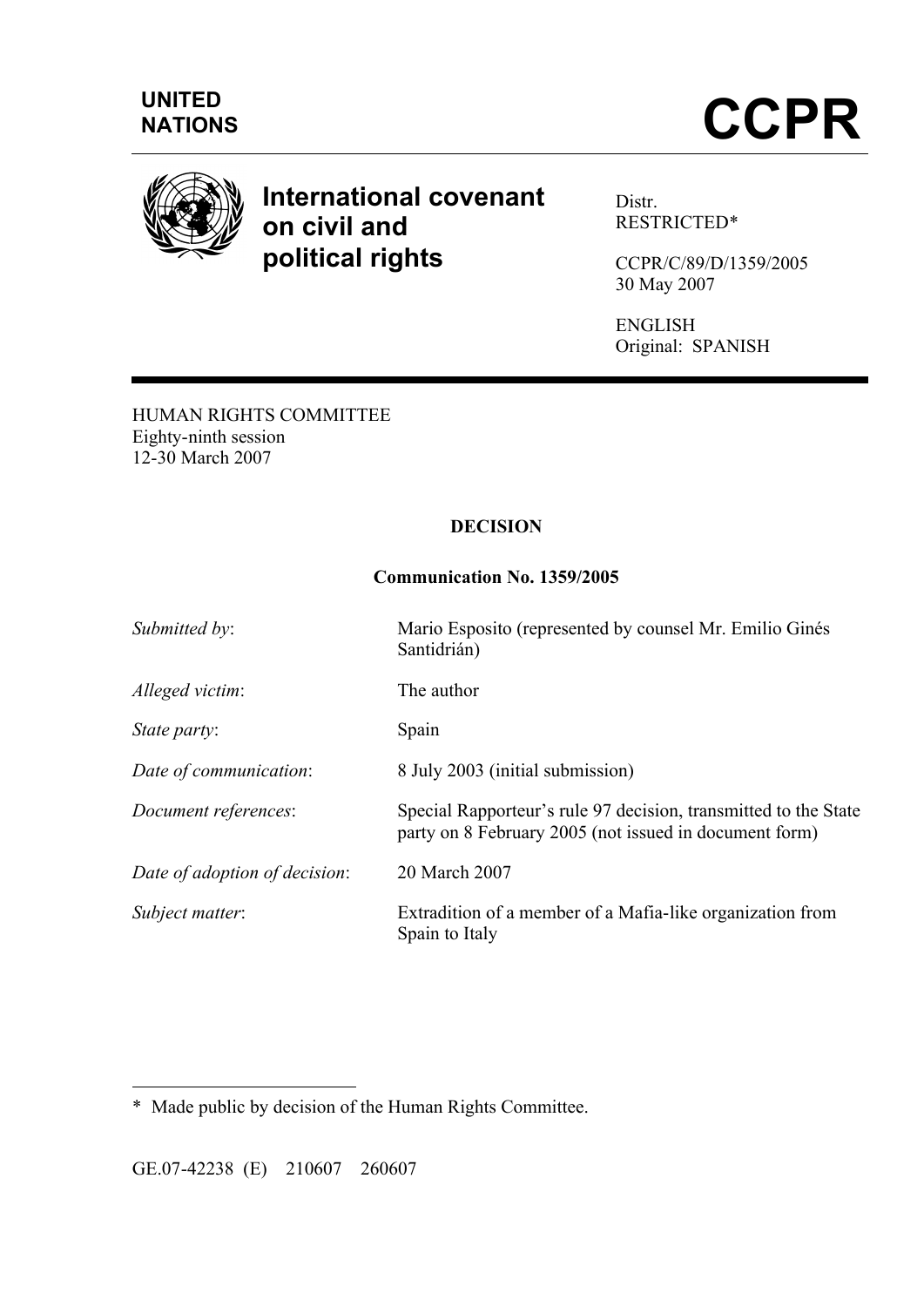| Procedural issues:                                                | Failure to exhaust domestic remedies; insufficiently<br>substantiated claims; abuse of the right to submit a<br>communication; incompatibility ratione materiae |
|-------------------------------------------------------------------|-----------------------------------------------------------------------------------------------------------------------------------------------------------------|
| Substantive issues:                                               | Prohibition of torture and cruel, inhuman or degrading<br>treatment; prison conditions; violation of the right to due<br>process                                |
| Articles of the Covenant:                                         | 7; 10, paragraph 1; and 14, paragraph 3 (d)                                                                                                                     |
| Articles of the Optional Protocol: 1, 2, 3 and 5, paragraph 2 (b) |                                                                                                                                                                 |

**[ANNEX]**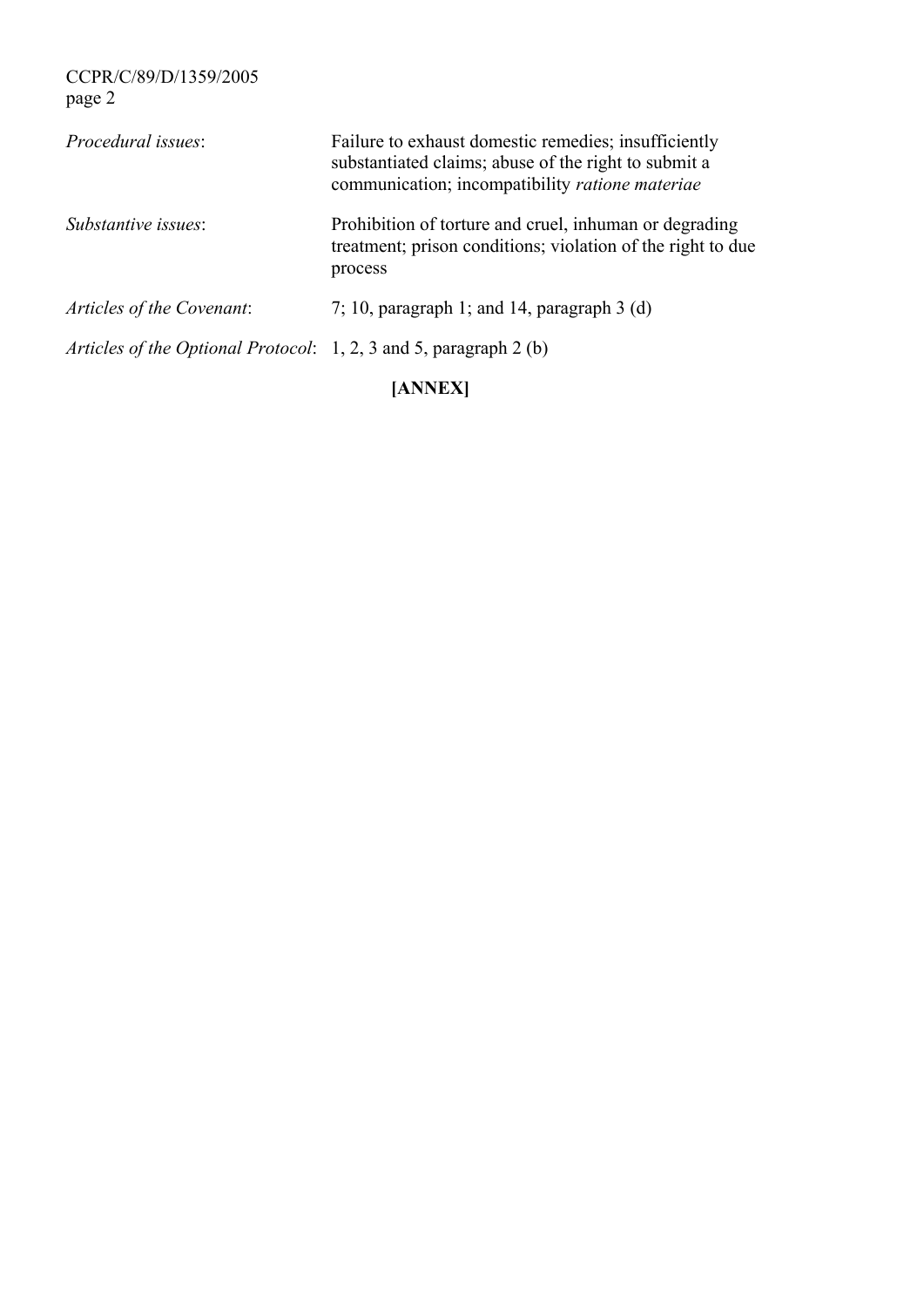#### **Annex**

#### **DECISION OF THE HUMAN RIGHTS COMMITTEE UNDER THE OPTIONAL PROTOCOL TO THE INTERNATIONAL COVENANT ON CIVIL AND POLITICAL RIGHTS**

#### **Eighty-ninth session**

#### **concerning**

#### **Communication No. 1359/2005**\*

| Submitted by:          | Mario Esposito (represented by counsel Mr. Emilio Ginés<br>Santidrián) |
|------------------------|------------------------------------------------------------------------|
| Alleged victim:        | The author                                                             |
| <i>State party:</i>    | Spain                                                                  |
| Date of communication: | 8 July 2003 (initial submission)                                       |

*The Human Rights Committee*, established under article 28 of the International Covenant on Civil and Political Rights,

*Meeting* on 20 March 2007,

*Adopts* the following:

 $\overline{a}$ 

#### **Decision on admissibility**

1.1 The author of the communication, dated 8 July 2003, is Mario Esposito, an Italian citizen born in 1959, who is currently serving a life sentence in Italy. He claims to be the victim of a violation by Spain of articles 7, 10, paragraph 1, and 14, paragraph 3 (d), of the Covenant. He is represented by counsel, Mr. Emilio Ginés Santidrián. The Optional Protocol entered into force for the State party on 25 April 1985.

<sup>\*</sup> The following members of the Committee participated in the examination of the present communication: Mr. Abdelfattah Amor, Mr. Prafullachandra Natwarlal Bhagwati, Ms. Christine Chanet, Mr. Maurice Glèlè Ahanhanzo, Mr. Yuji Iwasawa, Mr. Edwin Johnson, Mr. Walter Kälin, Mr. Ahmed Tawfik Khalil, Mr. Rajsoomer Lallah, Ms. Zonke Zanele Majodina, Ms. Iulia Antoanella Motoc, Mr. Michael O'Flaherty, Ms. Elisabeth Palm, Mr. José Luis Pérez Sanchez-Cerro, Sir Nigel Rodley, Mr. Ivan Shearer and Ms. Ruth Wedgwood.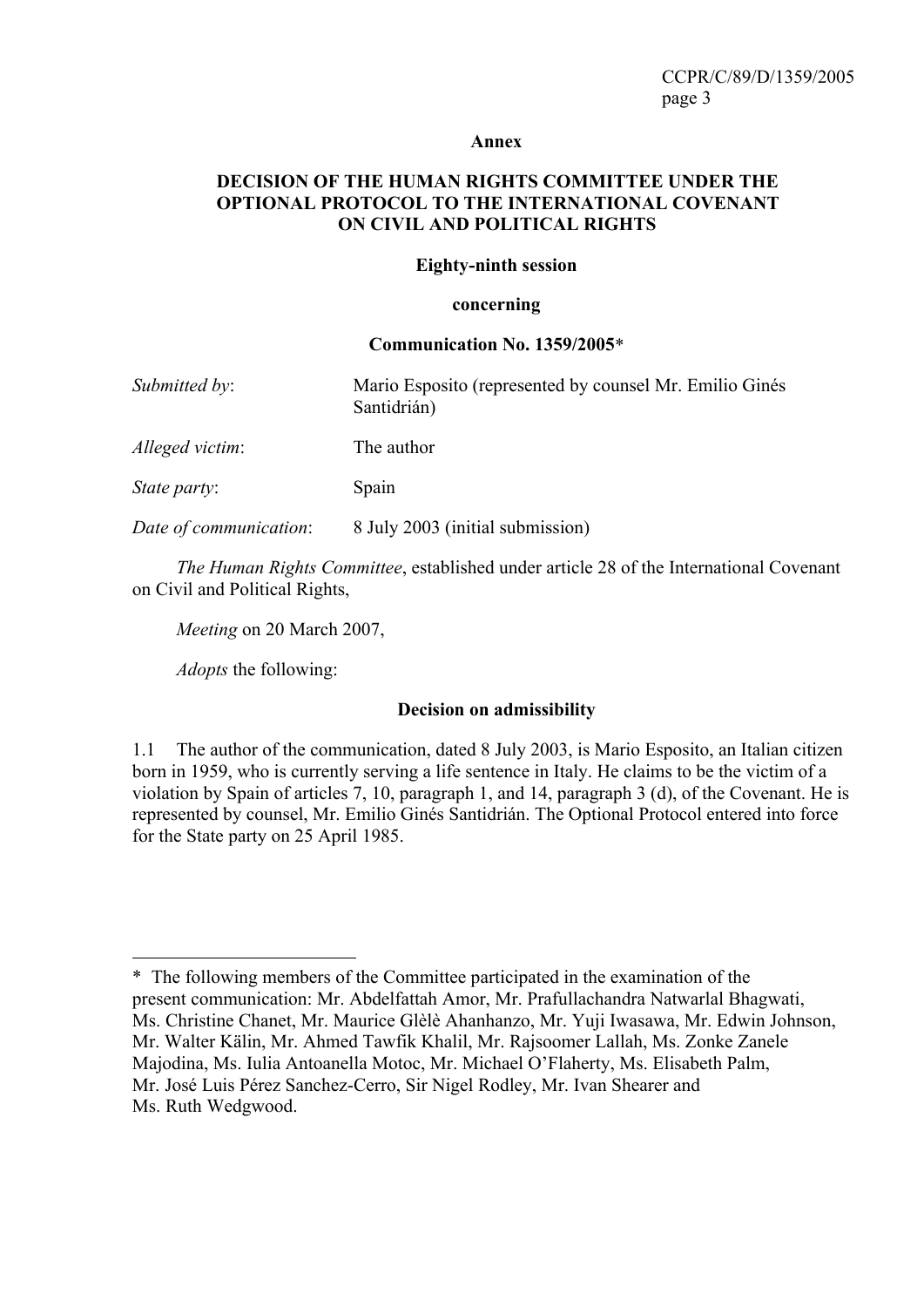## **Factual background**

2.1 On 30 June 1994, Interpol notified Spain's Central Magistrates' Court No. 5, the duty court, of the pretrial detention of the author and his imprisonment in Barcelona on the grounds of his alleged membership, as organizer and leader, of an armed Mafia-like organization known as the "Muzzolini clan". This organization, whose activities were linked to the Camorra, was active around Sessa Aurunca, Carinola and Cellole, with the objective of controlling businesses and shops in the region through the intimidation and extortion of the owners. The organization was disbanded in July 1993.

## *Proceedings in Spain*

2.2 By note verbale of 1 July 1994, the Italian authorities submitted a request for the author's extradition to stand trial in Italy on one charge of association with organized crime and two charges of extortion (under Italian law; under Spanish law, these would be the equivalent of charges of unlawful assembly and making criminal threats, respectively). On the same date, the investigating judge in the case decided to upgrade the author's detention to pretrial imprisonment, setting in motion extradition proceedings against him in the Criminal Division of the National High Court.

2.3 By a decision of 10 July 1995, the National High Court acceded in part to Italy's request, agreeing to the extradition of the author to stand trial on one charge of association with organized crime and one of extortion, under Italian law. The National High Court rejected one of the charges of extortion, deeming it to be time-barred.

2.4 By note verbale of 17 March 1995, the Italian authorities had submitted a request to extend the grounds for extradition to enable the author to be tried in Italy for the offence of illegal possession of arms and a further offence of extortion (equivalent to the offences of storing weapons of war and making criminal threats, respectively, under Spanish law). By a decision of 9 October 1995, the National High Court acceded to the extended extradition request.

2.5 By a further note verbale of 30 October 1995, the Italian authorities submitted a second extended extradition request to enable the author to be tried in Italy on a new charge of murder and one of possession of arms.

2.6 In accordance with article 12 of the Passive Extradition Act,**<sup>1</sup>** the author appeared on 22 January 1996 before Central Magistrates' Court No. 5 and challenged the extradition order. On 30 January 1996, the investigating judge decided to refer the case to the Criminal Division of the National High Court. The author's defence attorney repeatedly objected to proceeding with the hearing in the National High Court, arguing that documentation was needed from the Italian Court of Cassation. The hearing was finally set for 14 January 1997 but was held in the absence of the author, who had already been extradited to Italy on 11 July 1996. During the hearing, the author's defence attorney repeated his objection to the extradition and pointed

 $\overline{a}$ 

**<sup>1</sup>** Act No. 4/1985 of 21 March.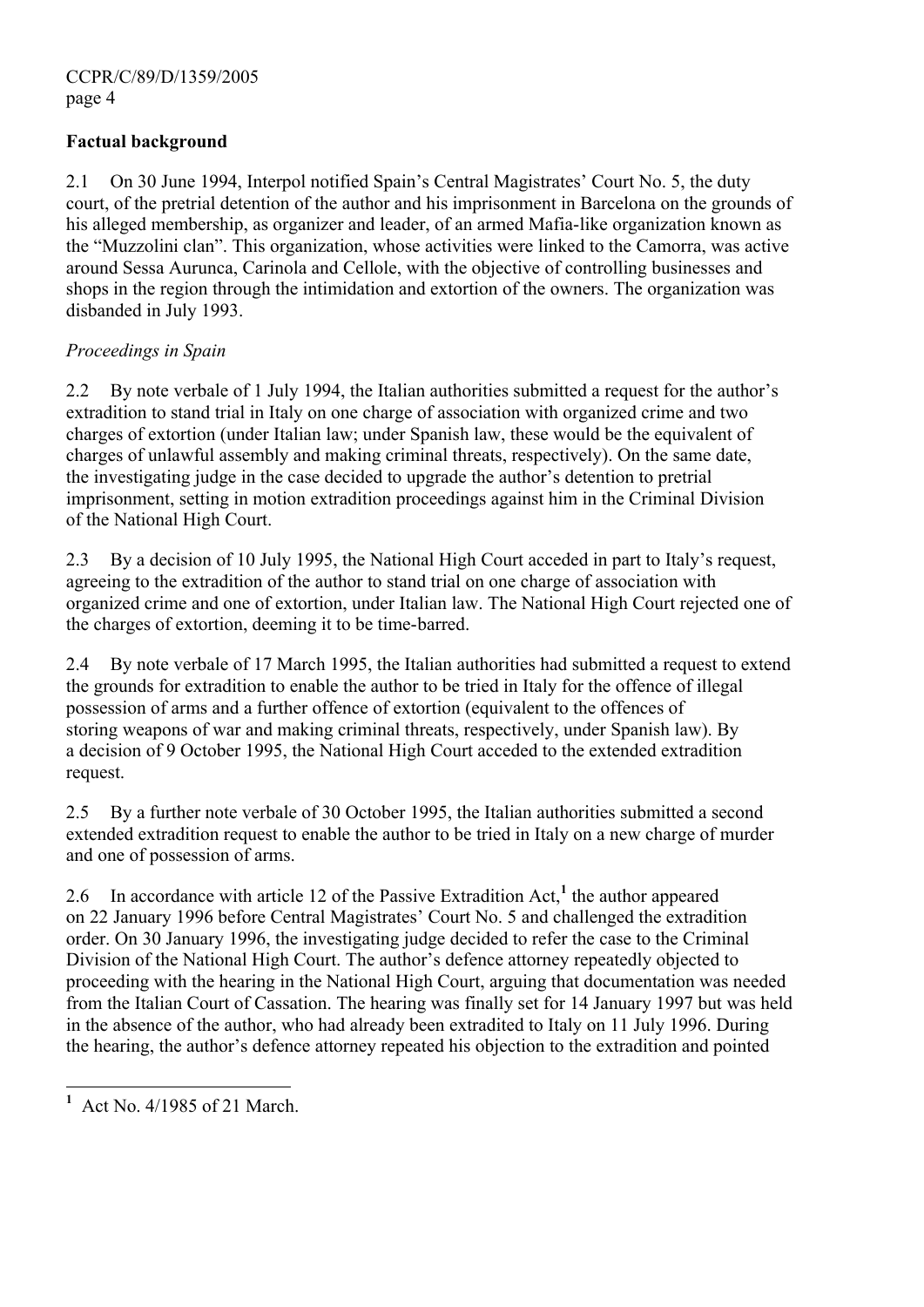out that it was neither normal nor common for a requesting State to submit further extradition requests concurrently to back up the first one. The National High Court, however, held that this kind of procedure was relatively common in extradition proceedings and was permitted by the European Convention on Extradition, to which the States members of the Council of Europe, including Spain and Italy, were parties.**<sup>2</sup>**

2.7 By a decision of 16 January 1997, the National High Court declared that the second extended request for the author's extradition was valid.

2.8 The author points out that he did not submit an appeal for *amparo* to the Spanish Constitutional Court because, according to the Court's jurisprudence, life imprisonment was compatible with the Spanish Constitution, so that such an appeal would have been ineffective in his case.

## *Proceedings in Italy*

2.9 On 9 February 2000, the author was sentenced by the Corte di Assise di Santa Maria CV in Italy to:

(a) Nine years' imprisonment for association with organized crime, making criminal threats and possession of arms;

(b) Life imprisonment for murder, with nine months' daytime solitary confinement.

2.10 The author maintains that he was not present at the trial at the Corte di Assise di Santa Maria CV and that the sentence did not mention any of the three extradition procedures initiated against him in Spain, even though he could only be tried for the offences mentioned in the three decisions of the Spanish National High Court.

2.11 The author appealed against the sentence handed down by the Corte di Assise di Santa Maria CV, but the appeal was rejected by the Naples appeal court (Corte di Assise di Apelo di Napoli) on 29 April 2002. The first claim raised in the appeal was that the sentence passed by the court of first instance was null and void, as the trial court had no jurisdiction in the case. It was also argued in the appeal that Spain had granted the second extended extradition request, which was based on a murder charge, on certain conditions, one of which was that any sentence must not exceed 30 years' imprisonment.

2.12 By a ruling of 13 March 2003, the Italian Supreme Court dismissed the author's appeal in cassation.

<sup>&</sup>lt;sup>2</sup> European Convention on Extradition of 13 December 1957, ratified by Spain on 21 April 1982.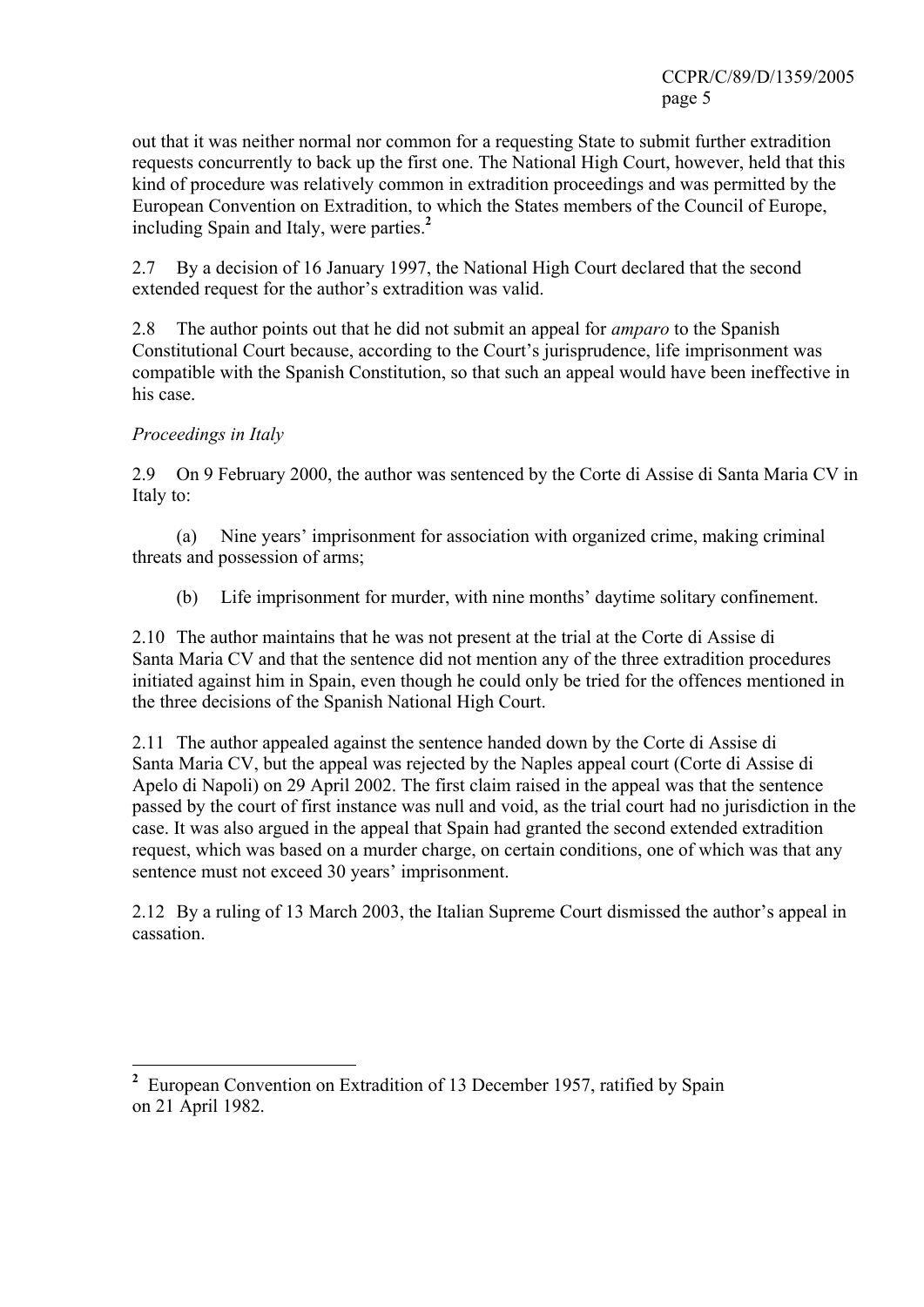## **The complaint**

3.1 The author claims to be the victim of a violation of article 7, as the imposition of life imprisonment constitutes, in his view, cruel, inhuman or degrading treatment. He points out that although life imprisonment is not specifically mentioned in the European Convention on Extradition or in Spain's Passive Extradition Act, both instruments prohibit the subjection of convicted offenders to cruel, inhuman or degrading treatment. He adds that, in cases of extradition for offences punishable in the requesting State with life imprisonment, the Spanish National High Court, the organ responsible for dealing with extradition requests in Spain, has been demanding guarantees that the sentence will not exceed 30 years' imprisonment, the maximum allowed under the Spanish Criminal Code. According to the author, this practice is in line not only with the Spanish Constitution, which prohibits the imposition of inhuman or degrading punishment, but also with the jurisprudence of the European Court of Human Rights. Moreover, in recent bilateral extradition treaties, Spain has included life imprisonment as a reason for automatically rejecting extradition, unless the requesting State guarantees that that penalty will be replaced by a term of imprisonment with a maximum limit.

3.2 The author maintains that the penalty imposed by the Corte di Assise di Santa Maria CV involves a violation of article 10, paragraph 1, taken in conjunction with article 7, paragraph 4, of the Covenant, on account of both the length of the sentence and the circumstances of its enforcement. He believes that Italy is failing to comply with the Standard Minimum Rules for the Treatment of Prisoners.

3.3 He also claims a violation of article 14, paragraph 3 (d), in that he was denied the right to be present at the hearing on 14 January 1997 before the Criminal Division of the Spanish National High Court, at which the second extended extradition request, based on one charge of murder and one of possession of arms, was considered. The reason for this was that he had already been extradited to Italy on 11 July 1996 pursuant to the National High Court's decision on the first extended extradition request. Nor was he present at his trial in Italy, despite the seriousness of the charges against him. He points out that the right to be present at your own trial means that the authorities have a duty to notify the accused and the defence attorney, with sufficient notice, of the date and place of the trial and to request that they appear, which was not done. He points out that, although extradition proceedings do not involve a judgement on a person's guilt, they are still a judicial procedure in which the court must guarantee the fundamental rights of the person facing extradition, especially when the extradition request could result in life imprisonment.

3.4 The author adds that Spain had granted the extradition request without insisting that any custodial sentence must not exceed 30 years and that the conditions in which it was to be served must not amount to inhuman and degrading punishment, in accordance with resolution (76) 2 of the Committee of Ministers of the Council of Europe, of 17 February 1976, on the treatment of long-term prisoners. He maintains that the Spanish authorities, in proceeding with his extradition, were obliged to prevent any possible violation of his fundamental rights by the Italian authorities.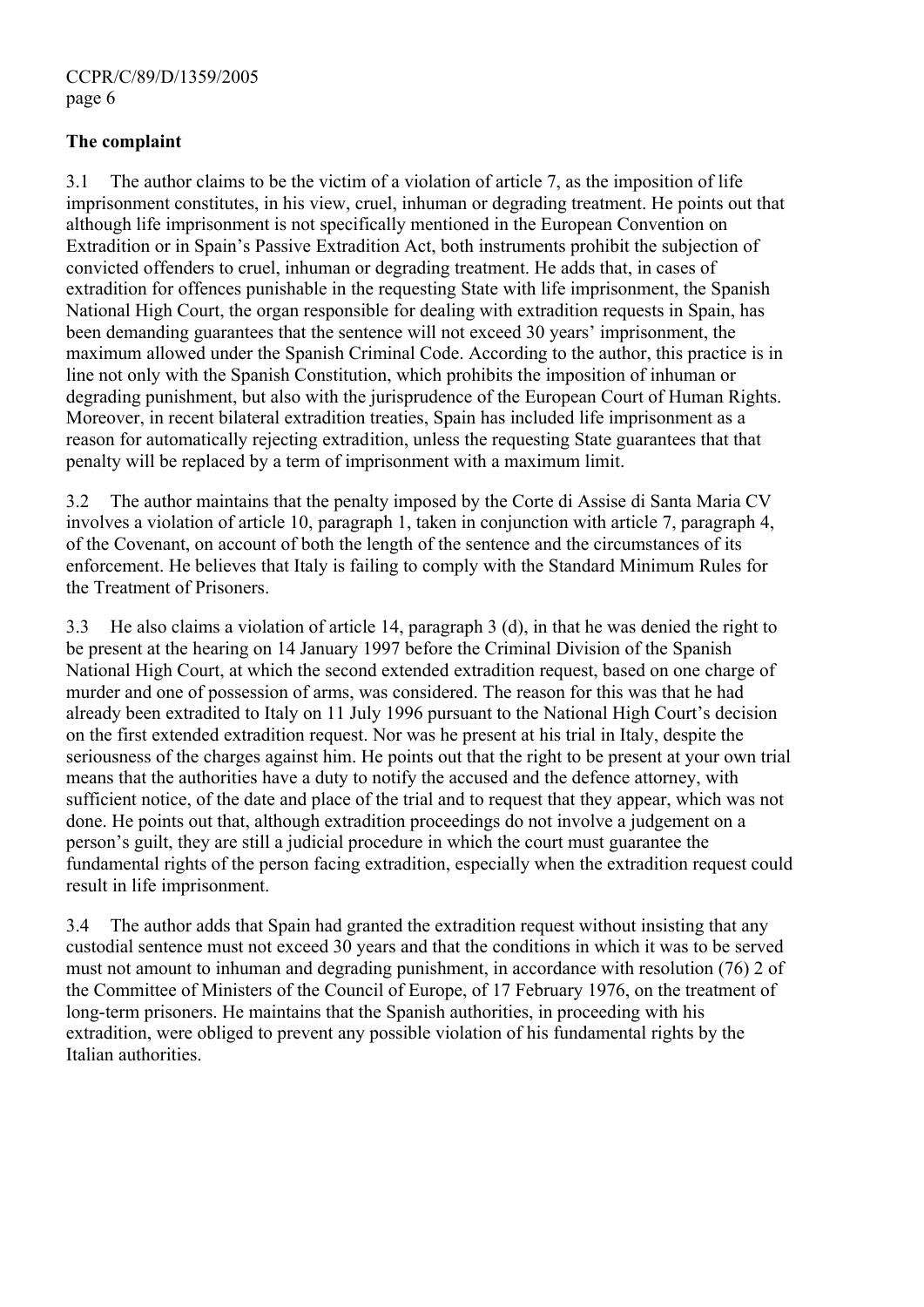## **State party's observations on admissibility and the merits**

4.1 In its observations of 12 April 2005, the State party points out that the events referred to had taken place almost 10 years earlier, given that the author was extradited in 1996. According to the State party, while the Covenant does not set a time limit for submitting communications under the Optional Protocol, the communication in question should be declared inadmissible for being an abuse of the right to submit communications, taking into account the passage of such a long period of time.

4.2 The State party also points out that the alleged violations referred to by the author mostly concern Italy, and that Spain cannot respond to allegations of violations of human rights by other countries.

4.3 According to the State party, the author appears not to realize that the person facing extradition is not on trial in extradition proceedings, in which one State simply cooperates with another in pursuing criminal proceedings with all due process, so that the communication is incompatible *ratione materiae* with the Covenant.

4.4 With regard to the sole allegation concerning Spain, namely, the one relating to the National High Court's ruling that the second extended extradition request was valid, the author had not, in the State party's view, exhausted all available domestic remedies. The State party points out that an appeal could have been lodged with a higher court against the National High Court's decision of 16 January 1997 on the second extended extradition request, and that ordinary remedies would have been available to challenge the decision in such an appeal. Moreover, the author had not filed an appeal for *amparo* with the Constitutional Court.

4.5 The State party maintains that the arguments put forward by the author with regard to his absence from the hearing before the National High Court on 14 January 1997 are manifestly groundless. It points out that his presence at such a hearing is not required under Spain's Passive Extradition Act, article 12 of which provides only for the person facing extradition to appear before the investigating judge to agree to or challenge the extradition. This appearance took place on 22 January 1996. The State party adds that the author was not present at the hearing dealing with the second extended extradition request because he was in prison in Italy, serving a sentence passed in that country. In any case, the author's representative was present at the hearing.

## **Additional State party's observations**

5.1 In its observations of 2 August 2005, the State party reaffirms its claim that the communication is inadmissible on grounds of abuse of the right to submit a communication, incompatibility *ratione materiae* with the Covenant, failure to substantiate the complaint and failure to exhaust domestic remedies.

## **Author's comments**

6.1 In his comments of 3 March 2006, the author informs the Committee that his stay in the Italian prison is still governed by the emergency legislation on the prison regime regulated by article 41 bis et seq. of Act No. 354 of 26 July 1975, which means that he is in constant solitary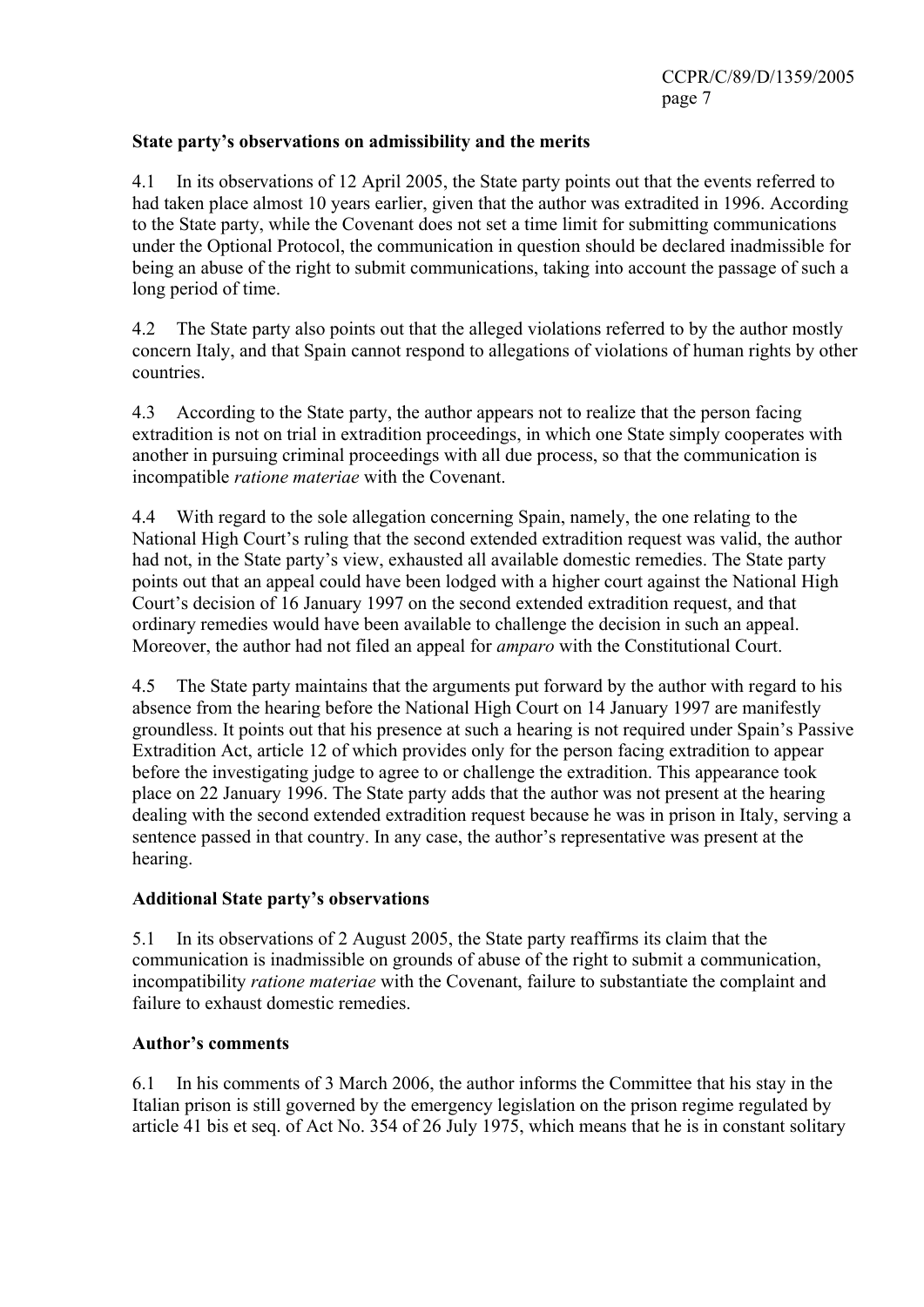$\overline{a}$ 

confinement, with no visits or contact with his family allowed, which violates article 10 of the Covenant and the basic principles for the treatment of prisoners, as set out by the Council of Europe (European Committee for the Prevention of Torture and Inhuman or Degrading Treatment or Punishment) and the United Nations.

6.2 He insists that his current situation is the result of Spain's decision to extradite him to Italy without any of the guarantees stipulated in the European Convention on Extradition and without requiring that the sentence be in line with Spanish legislation, which does not provide for life imprisonment or the solitary confinement or prison restrictions imposed by Italy. He points out that, after he had been extradited to Italy, a new extended extradition request based on new facts was granted without his being present to defend himself and without notifying him of the new proceedings.

## **Issues and proceedings before the Committee**

7.1 Before considering any claim contained in a communication, the Human Rights Committee must, in accordance with rule 93 of its rules of procedure, decide whether or not the communication is admissible under the Optional Protocol to the International Covenant on Civil and Political Rights.

7.2 The Committee has ascertained that the same matter is not being examined under another procedure of international investigation or settlement for the purposes of article 5, paragraph 2 (a), of the Optional Protocol.

7.3 The State party maintains that the submission of the communication almost 10 years after the author's extradition to Italy constitutes an abuse of the right to submit a communication. The Committee notes that the author was extradited in July 1996 and submitted his complaint in July 2003. While in other circumstances the Committee might expect a reasonable explanation from the author for the substantial delay in submitting the communication, in the circumstances of the present case, and bearing in mind, in particular, that the author has been kept virtually incommunicado since he went to prison, the Committee considers that the passage of seven years after his deportation is not on its own sufficient to substantiate an abuse of the right to submit a communication.

7.4 As for the requirement that domestic remedies be exhausted, the Committee takes note of the State party's assertion that remedies were available in the domestic courts but the author made no use of them. However, the Committee observes that, once the author had been extradited, the remedies referred to would not have been effective for the purposes of a complaint by him about irregularities in the procedure followed in the National High Court, which culminated in the decision of 16 January 1997 to grant the second extended request for the author's extradition on one charge of murder and one of possession of arms.**<sup>3</sup>** Consequently, the Committee considers that article 5, paragraph 2 (b), does not prevent it from examining the communication.

**<sup>3</sup>** See the Views of the Committee in the case of *Weiss v. Austria*, adopted on 3 April 2003 (communication No. 1086/2002, para. 8.2).